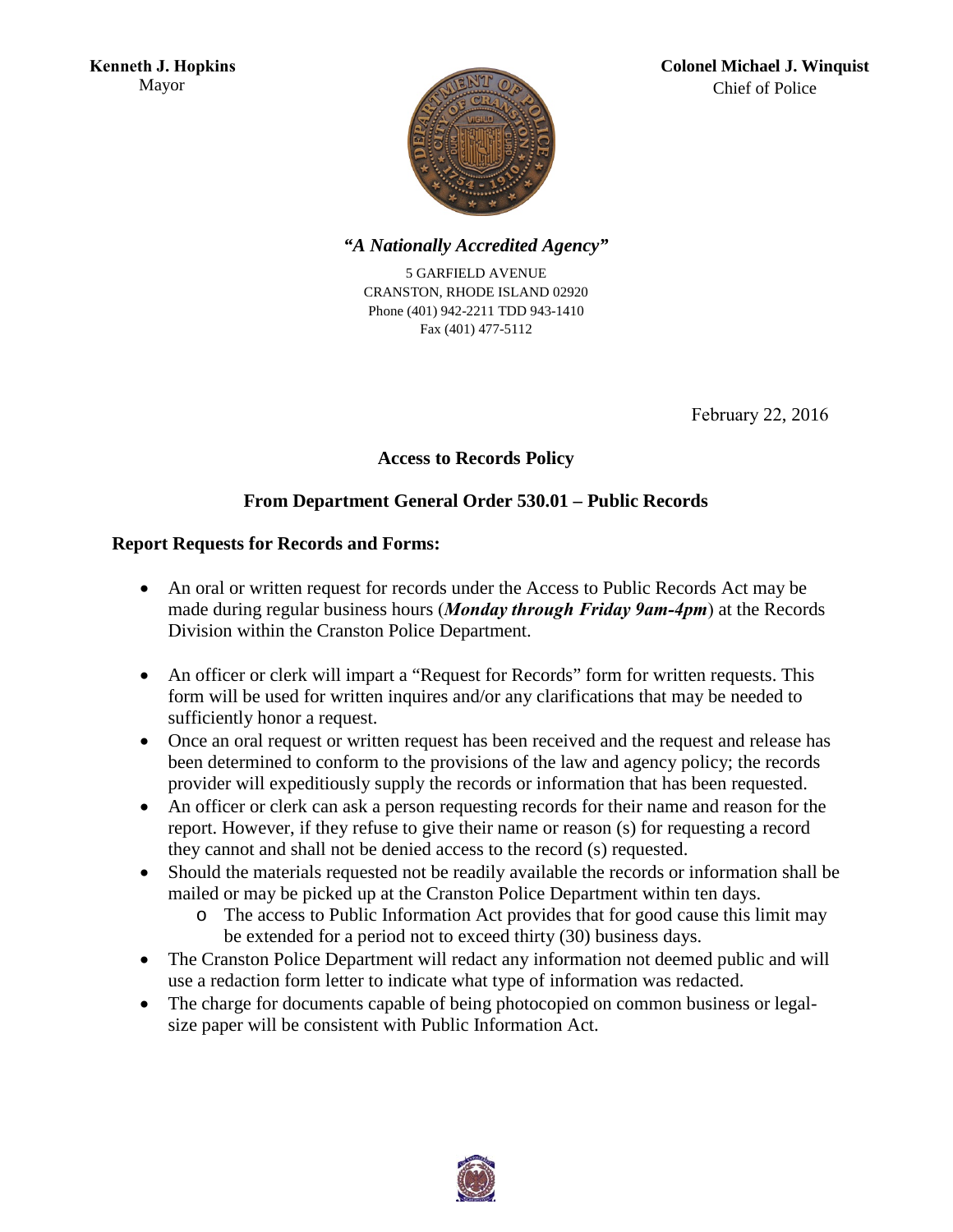## **Right to Appeal:**

- If any citizen or media personnel are denied access to any records or information, an appeal may be made to the Chief of Police, who in his capacity as chief administrator will make a final determination as to the release of the information within ten (10) days.
- The Chief of Police will supply the requesting person or agency with a written reason for the denial and shall indicate the procedures for appealing the denial.
- If the Chief of Police denies a request for records or information, the person making the inquiry may appeal to the Office of the Attorney General for the State of Rhode Island or the State of Rhode Island Judicial System.
- The Cranston Police Department has appointed the Planning and Research Division Commander as the Public Records Officer.
- The department will provide the name of the Public Records Officer, business address and phone number to the Office of Attorney General.
- The Cranston Police Department adopts the Access to Public Records Procedure enumerated in Rhode Island General Law.